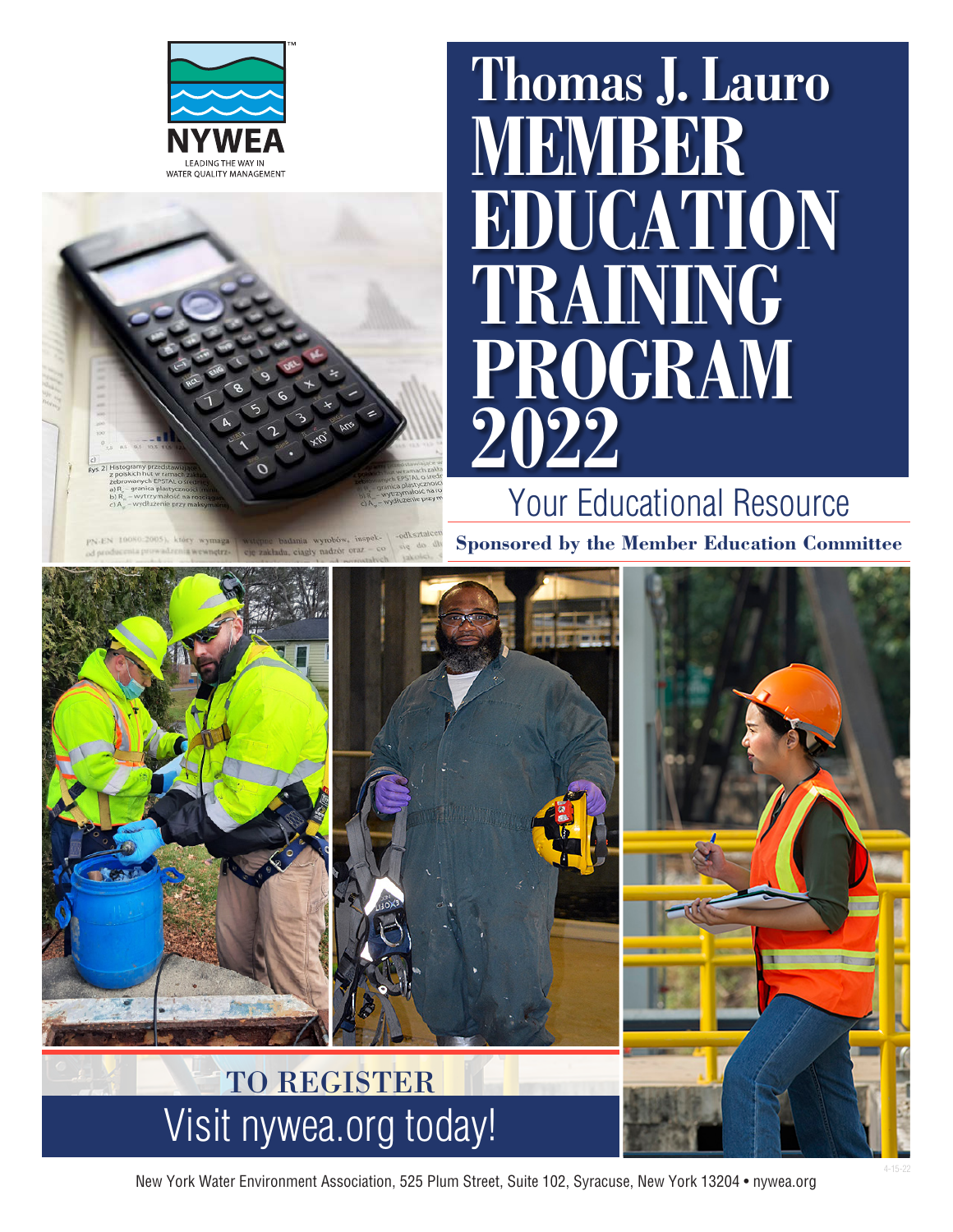### Dedicated to Thomas J. Lauro



**Thomas J. Lauro 1951-2020**

On April 22, 2020, due to complications from COVID-19, we lost a wonderful NYWEA member and friend, Thomas J. Lauro. For someone who dedicated his life to water quality and the environment, Tom's passing on Earth Day is somehow a tribute, a way we will always remember him.

Tom was a graduate of Manhattan College, receiving a Bachelor of Science in Engineering, a Master of Environmental Engineering, and was a New York State Licensed Professional Engineer and Grade 4A certified wastewater operator. He served in the New York Army National Guard from 1972 to 1978. After working as a consultant, Tom joined Westchester County's Department of Environmental Facilities in 1980 where he worked at

all seven wastewater facilities over his career. Because of his leadership and technical skills, he was appointed to Commissioner by multiple County Executives and served from 2007 to 2017. He was an avid New York Mets and New York Jets fan, loved golf and served as a volunteer for the St. Vincent de Paul Society at Transfiguration Parish in Tarrytown. He raised awareness and funds for NYWEA, he was a supporter of Concern Worldwide (*concernusa.org)*, a humanitarian non-profit organization that works with the poorest people on the globe to transform their lives and recover from disaster. A loving husband, father and proud grandfather, Tom's great sense of humor, kindness and ability to fix just about anything will also be missed by his large extended family and his many treasured friends.

As many of you know, Tom's dedication to NYWEA was incredible. He was a member for over 40 years and he served as President of NYWEA in 2007. As a further demonstration of his commitment, he served as Assistant Treasurer from 2010 to 2014 and Treasurer from 2014 to 2018 after which he was elected to serve as Treasurer Emeritus. He also held several leadership positions in the Lower Hudson Chapter. Not only was he an ex-officio member of NYWEA's Finance Committee, he was working with his fellow alumni from Manhattan College to make sure an article was featured in the Summer 2020 *Clear Waters* on its new lab. Tom was also a routine participant in the Utility Executives and Government Affairs Committee meetings. He worked with elected officials and the environmental advocacy community representing the interest of our utilities across the state. Tom's passion for communicating NYWEA's clean water mission was evident when he attended the WEF Washington, D.C. Fly-ins.

Tom received numerous awards from NYWEA, including being inducted into the Select Society of Sanitary Sludge Shovelers and the Golden Manhole Society. His dedication to NYWEA's mission ran deep, as he was also involved in reviewing the scholarship finalists. For those of us who have worked with Tom over the years, you know what a beautiful soul he was. Generous and thoughtful, Tom was one of the foundational supporters of the organization's scholarship program.

Renaming the Member Education Program gives us a lasting memory of him and inspires us to do such good as Tom did.

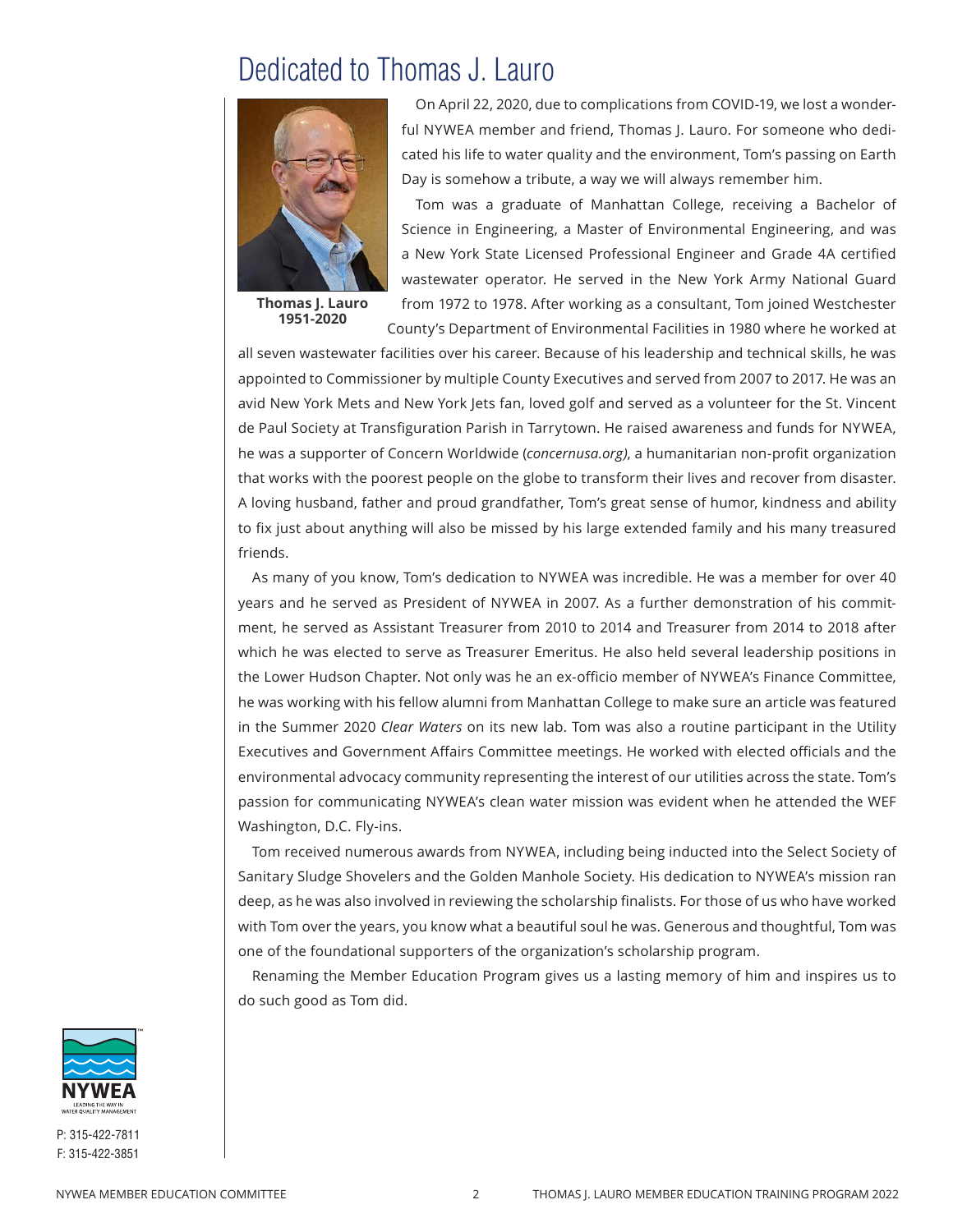# Thomas J. Lauro Member Education Virtual Training January-June 2022

| <b>DATE</b>             | <b>TIME</b>         | <b>VIRTUAL TRAINING TOPIC</b>                                                                  |
|-------------------------|---------------------|------------------------------------------------------------------------------------------------|
| <b>January 27, 2022</b> | $9:30$ am-11:30 am  | PPE and Respiratory Protection for Wastewater/Water Operators                                  |
| <b>March 22, 2022</b>   | 9:00 am-11:00 AM    | <b>Low Pressure Sewer Workshop</b>                                                             |
| March 24, 2022          | $1:00$ pm-3:00 pm   | <b>Sustainable Biosolids Management</b>                                                        |
| March 29, 2022          | 10:00 am-12:00 pm   | SARS-CoV-2 & Communicable Disease in the Workplace - Part 1                                    |
| March 31, 2022          | 10:00 am-12:00 pm   | SARS-CoV-2 & Communicable Disease in the Workplace - Part 2                                    |
| April 5, 2022           |                     | Anaerobic Digestion Operations and Biogas Safety Training - Part 1                             |
| April 5, 2022           |                     | Anaerobic Digestion Operations and Biogas Safety Training - Part 2                             |
| April 7, 2022           |                     | Anaerobic Digestion Operations and Biogas Safety Training - Part 3                             |
| April 7, 2022           |                     | Anaerobic Digestion Operations and Biogas Safety Training - Part 4                             |
| April 19, 2022          | $9:30$ am-11:30 am  | Fundamentals of Occupational Chemical Exposure - Part 1                                        |
| April 20, 2022          | $9:30$ am-11:30 am  | <b>Fundamentals of Occupational Chemical Exposure – Part 2</b>                                 |
| April 21, 2022          | 9:30 am-11:30 am    | Fundamentals of Occupational Chemical Exposure - Part 3                                        |
| April 28, 2022          | $1:00$ pm-2:00 pm   | Fats, Oils & Grease Control in Pumping Stations                                                |
| May 3, 2022             | $10:00$ am-12:00 pm | <b>Confined Space Awareness - Part 1</b>                                                       |
| May 5, 2022             | 10:00 am-12:00 pm   | <b>Confined Space Awareness - Part 2</b>                                                       |
| May 12, 2022            | 1:00 pm-2:30 pm     | <b>NYSDEC CORMIX and Discharge Permitting</b>                                                  |
| May 17, 2022            | 10:00 am-11:30 am   | <b>Basic Mathematics for Water/Wastewater Operators - Part 1</b>                               |
| May 19, 2022            | 10:00 am-11:30 am   | <b>Basic Mathematics for Water/Wastewater Operators - Part 2</b>                               |
| <b>June 6-8, 2022</b>   |                     | <b>Spring Technical Conference &amp; Exhibition</b><br><b>Downtown Syracuse Marriott Hotel</b> |
| June 21, 2022           | 10:00 am-12:00 pm   | <b>UV Disinfection Technology</b>                                                              |
| June 23, 2022           | 10:00 am-11:00 am   | The Effect of Screen Design on Capture Rate and Plant Maintenance                              |
| June 28, 2022           | $9:30$ am-11:30 am  | <b>Occupational Stress - Part 1</b>                                                            |
| June 30, 2022           | $9:30$ am-11:30 am  | <b>Occupational Stress - Part 2</b>                                                            |
| <b>TBD</b>              |                     | <b>Optimizing Activated Sludge for Improved Settling and BNR</b>                               |
| <b>July 26, 2022</b>    | 12:30 pm-2:30 pm    | Biohazards of Water/Wastewater Work - Part 1                                                   |
| <b>July 28, 2022</b>    | 12:30 pm-2:30 pm    | Biohazards of Water/Wastewater Work - Part 2                                                   |
|                         |                     |                                                                                                |

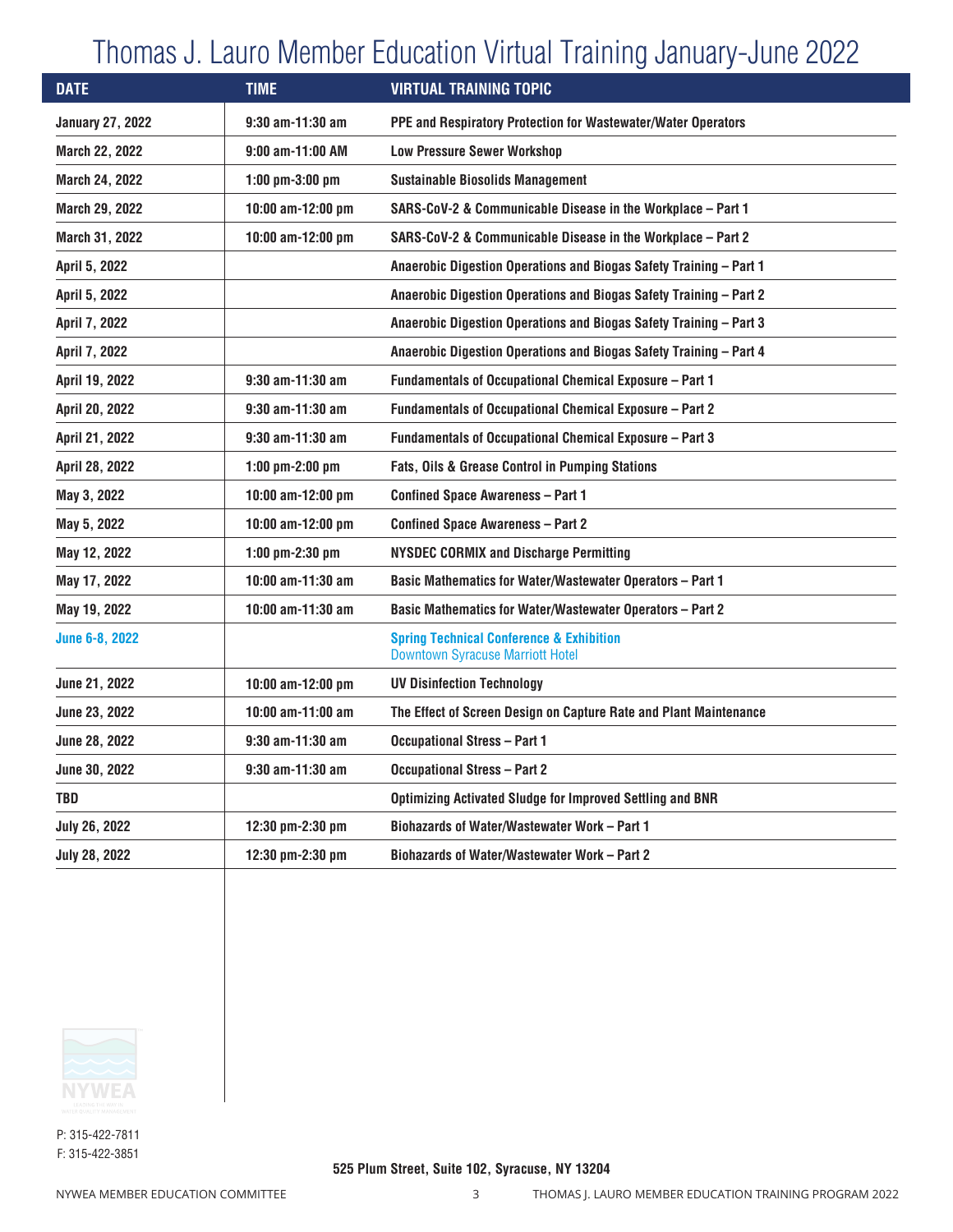| <b>January 27</b>         | <b>Personal Protective Equipment and Respiratory Protection</b><br>for Wastewater/Water Operators                                                                                                                 |
|---------------------------|-------------------------------------------------------------------------------------------------------------------------------------------------------------------------------------------------------------------|
| Instructor                | Nellie Brown, MS, CIH                                                                                                                                                                                             |
| Location                  | Virtual via Zoom                                                                                                                                                                                                  |
| <b>Contact Hours</b>      | Requested 2 RTC                                                                                                                                                                                                   |
|                           | Requested 2 ATC                                                                                                                                                                                                   |
| Cost                      | FREE due to grant funding support through WNYCOSH                                                                                                                                                                 |
| <b>Time</b>               | 9:30 am-11:30 am                                                                                                                                                                                                  |
|                           | This program is part of a NYS DOL HAB grant to the Western New York Council on Occupational Safety and<br>Health (WNYCOSH).                                                                                       |
|                           | This virtual training will provide attendees an overview of personal protective equipment and<br>respiratory protection including the following topic areas:                                                      |
|                           | • Hierarchy of controls                                                                                                                                                                                           |
|                           | · OSHA regulations on personal protective equipment                                                                                                                                                               |
|                           | • Elements of a workplace PPE program                                                                                                                                                                             |
|                           | • Factors to consider for selecting PPE                                                                                                                                                                           |
|                           | . Numbers of injuries preventable with PPE                                                                                                                                                                        |
|                           | · Types of PPE with demonstrations: why necessary, limitations, how to select, how to inspect,<br>donning/doffing, maintenance and storage, medical signs and symptoms that may limit or<br>prevent effective use |
|                           |                                                                                                                                                                                                                   |
|                           |                                                                                                                                                                                                                   |
|                           |                                                                                                                                                                                                                   |
|                           |                                                                                                                                                                                                                   |
|                           |                                                                                                                                                                                                                   |
|                           |                                                                                                                                                                                                                   |
|                           |                                                                                                                                                                                                                   |
|                           |                                                                                                                                                                                                                   |
|                           |                                                                                                                                                                                                                   |
|                           |                                                                                                                                                                                                                   |
|                           |                                                                                                                                                                                                                   |
|                           |                                                                                                                                                                                                                   |
|                           |                                                                                                                                                                                                                   |
|                           |                                                                                                                                                                                                                   |
|                           |                                                                                                                                                                                                                   |
| $\approx$<br><b>NYWEA</b> |                                                                                                                                                                                                                   |

LEADING THE WAY IN<br>WATER QUALITY MANAGEMENT P: 315-422-7811 F: 315-422-3851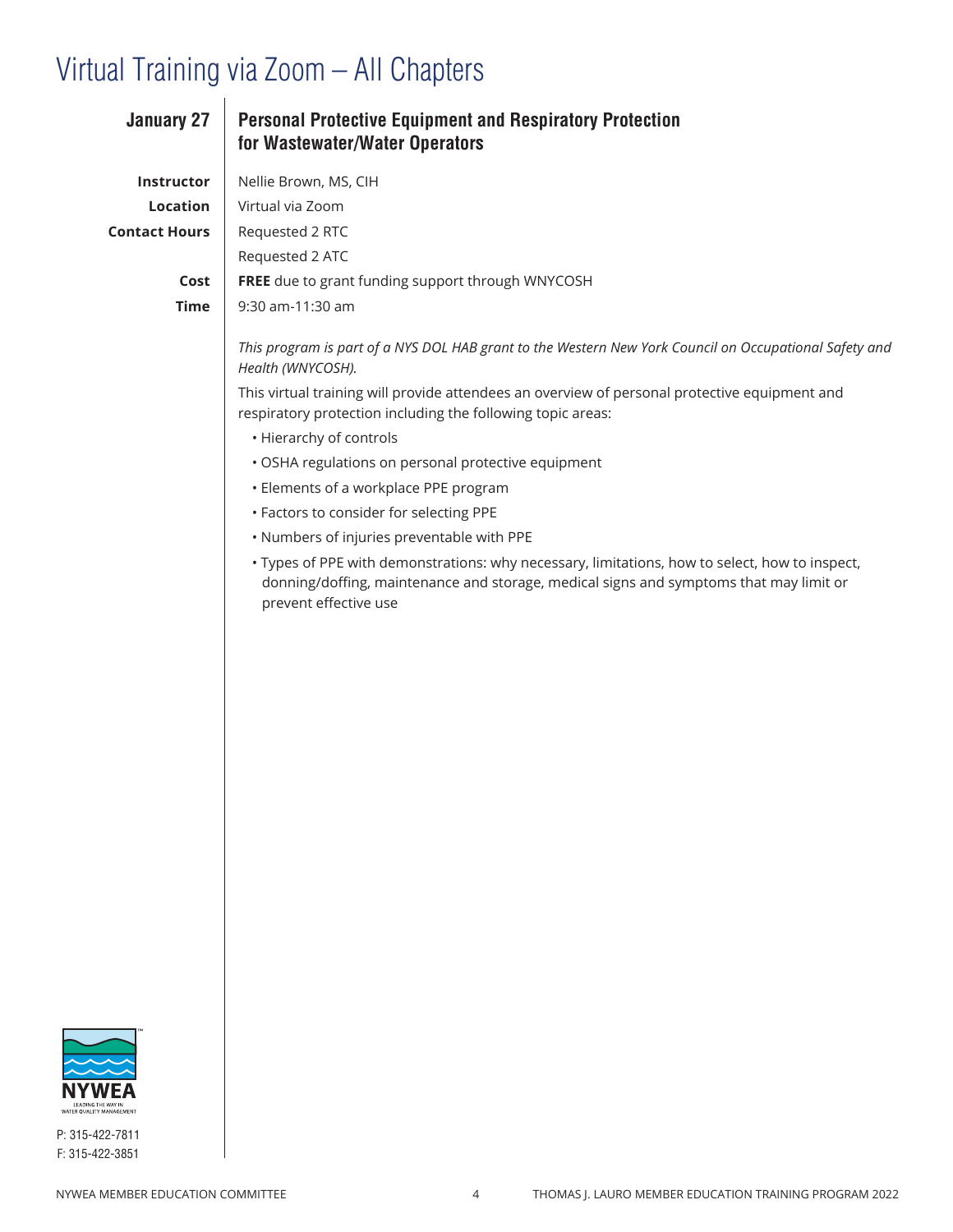| March 22             | <b>Low Pressure Sewer Workshop</b>                                                                                                                                                                                                                                                                                                                                                  |
|----------------------|-------------------------------------------------------------------------------------------------------------------------------------------------------------------------------------------------------------------------------------------------------------------------------------------------------------------------------------------------------------------------------------|
| <b>Instructor</b>    | Henry Albro, F.R. Mahony & Associates, Inc., Rockland, MA                                                                                                                                                                                                                                                                                                                           |
| Location             | Virtual via Zoom                                                                                                                                                                                                                                                                                                                                                                    |
| <b>Contact Hours</b> | Requested 2 RTC<br>Requested 2 PDH                                                                                                                                                                                                                                                                                                                                                  |
| Cost                 | \$20                                                                                                                                                                                                                                                                                                                                                                                |
| Time                 | $9:00$ am-11:00 am                                                                                                                                                                                                                                                                                                                                                                  |
|                      | <b>Part 1</b> (9:00 am-10:00 am)<br>Pressure Sewer Asset Management Plan, Marion, MA                                                                                                                                                                                                                                                                                                |
|                      | Part 1 of the Basic Mathematics webinar series will cover mathematics fundamentals used in<br>operating water resource recovery and water treatment facilities. This math review could also<br>be valuable for those preparing for operator examinations. Topics include arithmetic, decimals,<br>fractions, concentrations, percent solids, algebra/basic equations, and geometry. |

#### **Part 2** (10:00 am-11:00 am)

### **A Comparison of Gravity and LPS Costs and Impacts on the Community**

A discussion on the merits and challenges of using LPS in lieu of gravity sewer. There are many considerations in the path to select a sewering option. We would look at the engineering, economic, social and political considerations that each community, their engineer and residents must make. What are their perceptions of the available options? Have past experiences played a roll in the decision making? Are competitor technologies influencing decisions? Are all claims fact based or sales based?

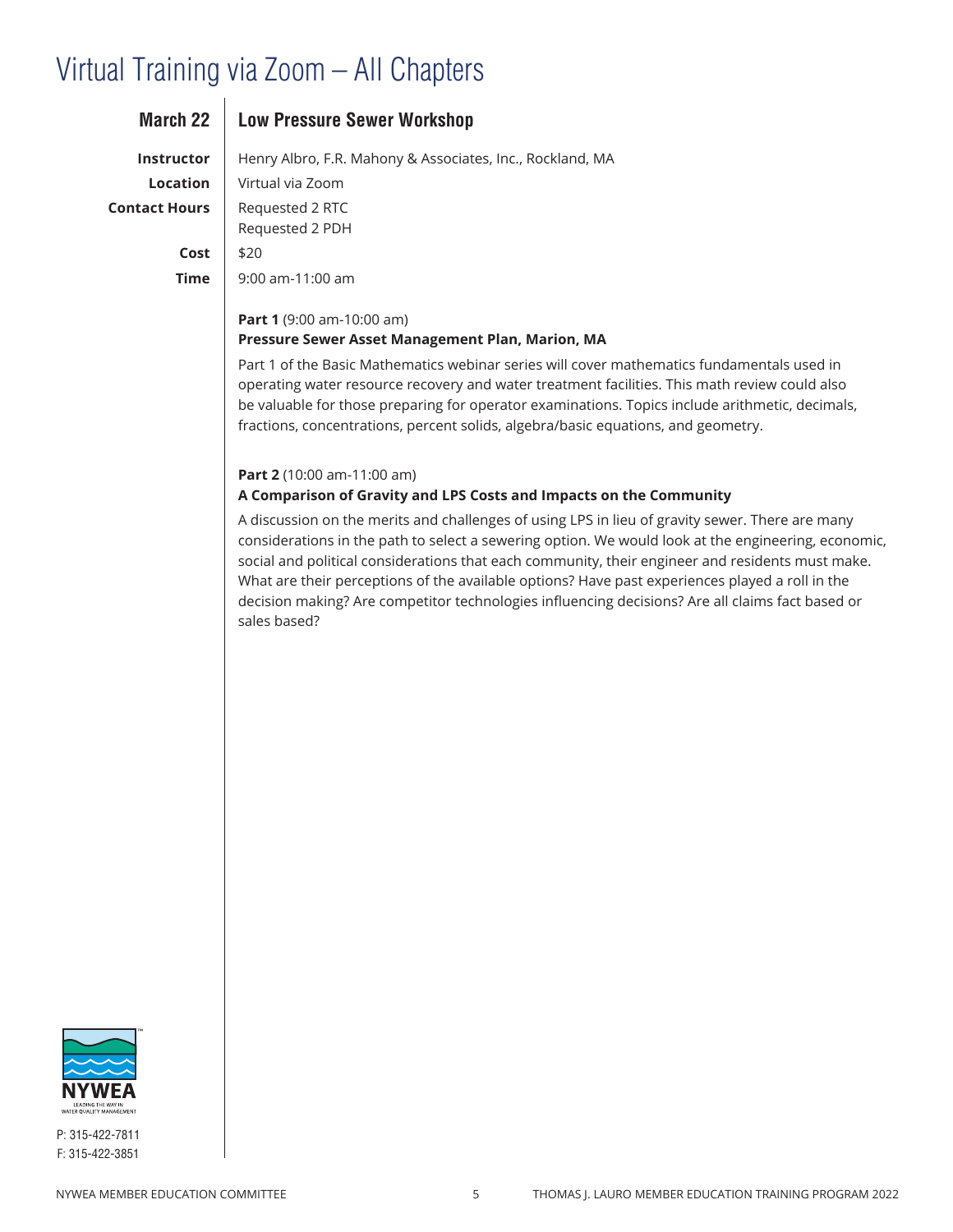| <b>March 24</b>      | <b>Sustainable Biosolids Management</b><br>(Class B Equivalent, Class A Sludge Drying and Pyrolysis)      |
|----------------------|-----------------------------------------------------------------------------------------------------------|
| <b>Instructors</b>   | Rick Treleven and Michael Norris, BCR; Andrew Friedenthal, CharTech Solutions                             |
| Location             | Virtual via Zoom                                                                                          |
| <b>Contact Hours</b> | Requested 2 RTC<br>Requested 2 PDH                                                                        |
|                      | (3-part presentation, 2 hours total)                                                                      |
| Cost                 | \$20                                                                                                      |
| Time                 | 1:00 pm-3:00 pm                                                                                           |
|                      | Part A: National Equivalent PSRP Process Provides Significant Operational Improvements<br>for Marengo, IL |

Developing a sustainable biosolids management project is a combination of finding an environmentally responsible solution that provides a degree of flexibility and is both economically and environmentally sound and sustainable in the face of changing regulations and local needs. The CleanB® process was developed to meet these requirements in 2011. The first installations were permitted using fecal coliform monitoring for disinfection compliance, but more recently, the process was granted National PSRP Equivalency via the EPA's Pathogen Equivalency Committee in 2015.

There are currently 12 installations in operation in Florida, Georgia, Ohio and Illinois and West Virginia, with over 50 years of cumulative operating history of well documented process performance.

The process is unique in that it transforms waste activated sludge to Class B biosolids in 10 minutes, eliminating the need for digestion. Additional benefits of the process include odor reduction, small footprint, ease of operation, enhanced dewatering characteristics, reduced nutrient return, preservation of energy value and synergies with other processes.

The CleanB was carefully evaluated by the City of Marengo as an alternative to their Temperature-Phased Anaerobic Digestion (TPAD) process. The TPAD process was not only in need of significant capital improvements, but created operational issues, including ammonia and nutrient rich centrate that created front-end loading problems at the plant. This caused significant throughput constraints and high ammonia and total nitrogen concentrations in the effluent, often exceeding the permitted threshold. This paper will detail the operational improvements from the full-scale demonstration performed in August of 2020, and the new 2022 permanent installation. Operational evaluation will include cost savings (both capital and operating), throughput improvements, operational efficiencies, centrate and effluent improvements, and regulatory compliance improvements.

### **Part B: Unattended Operation Using Remote-Monitoring and SCADA Optimizes Dryer Capacity and Performance**

Beyond simply selecting a technology or equipment, incorporating dryers into biosolids processing operations at wastewater-treatment facilities must consider the coordination between existing operating schedules and processing rates as well as the balance between capacity and capital cost. A dryer that operates 40 hours per week will have one-fourth or less the process capability of the same dryer operating 24 hours, 7 days per week. The implications on capital cost are readily apparent and are especially important for smaller 2-10 MGD wastewater treatment plants with limited budgets or limited ability to raise service rates.

In 2018, the Wisconsin Dells-Lake Delton Wastewater Treatment Facility installed and commissioned an indirect, screw-type dryer and ancillary equipment to dry its biosolids to Class-A requirements. In addition to other features unique to indirect dryers, the control and SCADA system included the

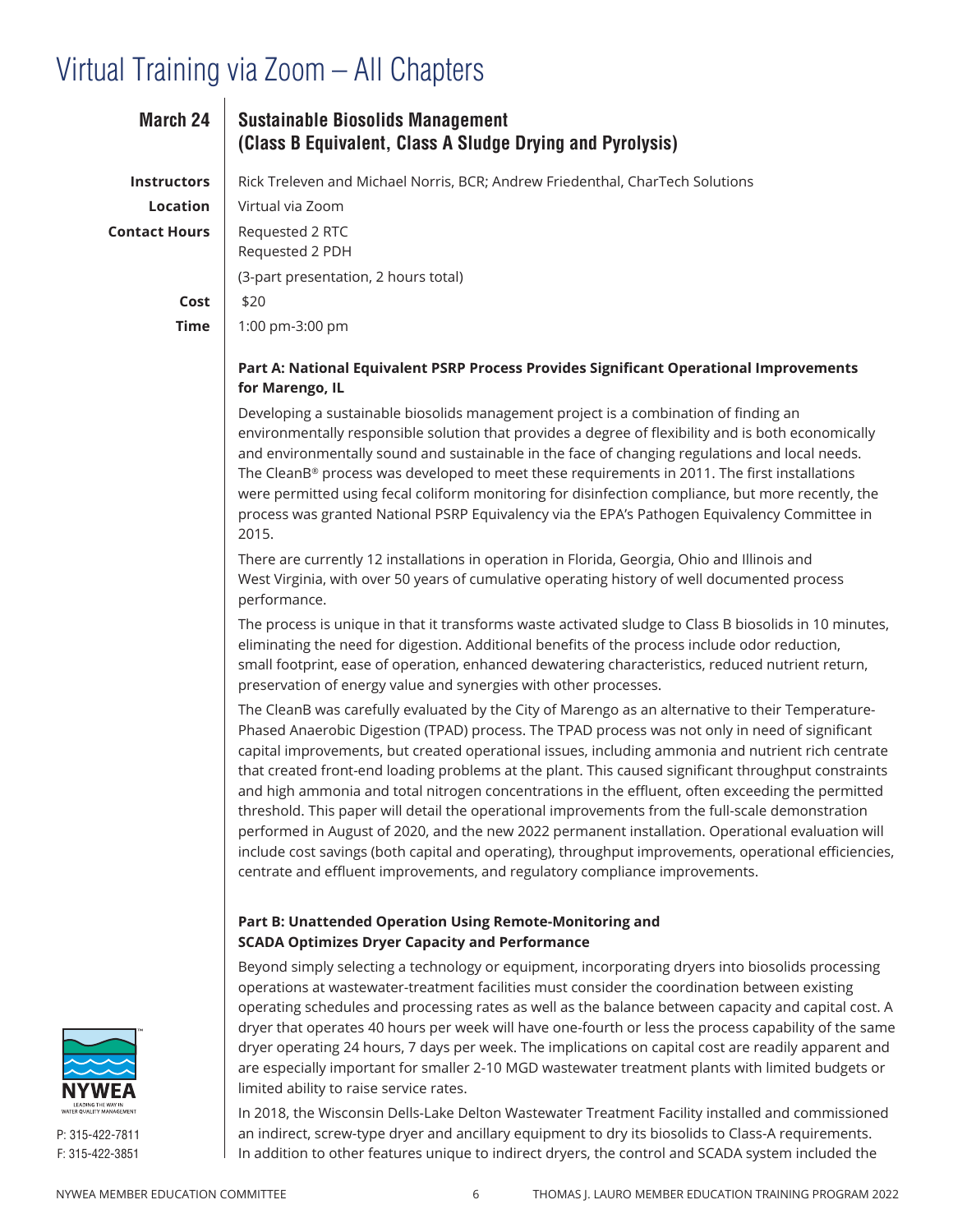hardware and internet-communication capability to permit remote-monitoring and datalogging by the manufacturer as well as the capability to page out alarms and provide full process emulation using an internet-connected tablet computer for the operating staff. These features permitted the plant to operate on a 24-hour basis with an on-call operator instead of on-site, full-time coverage by operators.

In addition to the implied labor and capital savings, both dryer capacity and performance are improved. Continuous operation eliminates less-efficient transient operation associated with frequent startups and shutdowns which combined require 3-4 non-productive hours in a batchoperation cycle and which include fuel and power consumption. Further, continuous operation of dryers eliminates or significantly reduces the potential for off-spec product or overdried material which in turn reduces labor, analyses and documentation necessary to demonstrate compliance with operating-permit requirements and which insures a more consistent Class-A product for beneficial reuse.

### **Part C: Pyrolysis System Can Effectively Destroy Toxic PFAS in Biosolids**

This presentation explains what Per- and polyfluoroalkyl substances (PFAS) are, where they are produced, where they are found and accumulate, and the danger they pose to human health. There is concern that PFAS from land-applied biosolids can affect surrounding ground and surface-waters. Therefore, in waste materials (e.g., biosolids and sewage sludge/effluents), PFAS compounds must be destroyed before the waste can be safely disposed.

The course will explain pyrolysis, a method of upgrading biomass 'wastes' (including PFAS-containing biosolids and sewage sludge) into valuable products of biochar and syngas and how this is performed. Also discussed are the solids content reduction and value-added applications of pyrolysis byproducts. The presenter will demonstrate the destruction of PFAS from biosolids using their high-temperature pyrolysis (HTP) technology. They will present their pilot-scale HTP demonstration system, which operates as a continuous reactor, processed biosolids from two sites in the US.

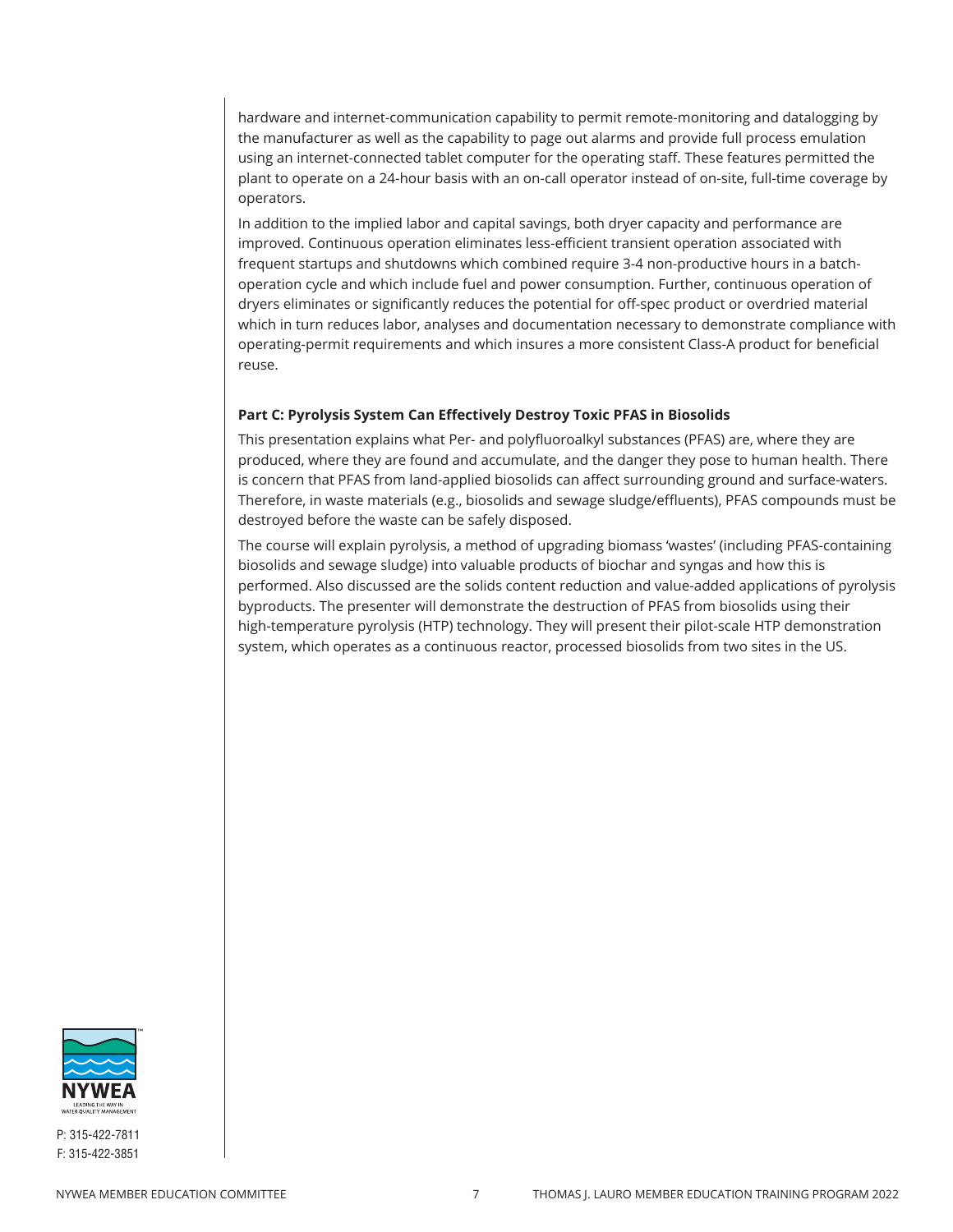| <b>March 29 &amp; 31</b> | SARS-CoV-2 & Communicable Disease in the Workplace 2 Part Webinar<br>(2-part series)                                                                                                                                                                      |
|--------------------------|-----------------------------------------------------------------------------------------------------------------------------------------------------------------------------------------------------------------------------------------------------------|
| Instructor               | Nellie Brown, MS, CIH                                                                                                                                                                                                                                     |
| Location                 | Virtual via Zoom                                                                                                                                                                                                                                          |
| <b>Contact Hours</b>     | Requested 4 RTC<br>Requested 4 ATC                                                                                                                                                                                                                        |
| Cost                     | FREE due to grant funding support through WNYCOSH                                                                                                                                                                                                         |
| <b>Time</b>              | 10:00 am-12:00 pm                                                                                                                                                                                                                                         |
|                          | This occupational health and safety course will discuss the novel coronavirus, SARS-CoV-2, the virus<br>that can lead to COVID-19 and communicable disease in the workplace for wastewater and water<br>treatment operators. Topics covered will include: |
|                          | . What is a virus? What is SARS-CoV-2 and its mutations/variants?                                                                                                                                                                                         |
|                          | • How could SARS-CoV-2 be acquired or spread at work?                                                                                                                                                                                                     |
|                          | . What's different about the pandemic now?                                                                                                                                                                                                                |
|                          | • Regulations and recommendations on preventing COVID-19 in workplaces                                                                                                                                                                                    |
|                          | • Reducing workplace risk using the hierarchy of controls                                                                                                                                                                                                 |
|                          |                                                                                                                                                                                                                                                           |
|                          |                                                                                                                                                                                                                                                           |
|                          |                                                                                                                                                                                                                                                           |
|                          |                                                                                                                                                                                                                                                           |
|                          |                                                                                                                                                                                                                                                           |
|                          |                                                                                                                                                                                                                                                           |
|                          |                                                                                                                                                                                                                                                           |
|                          |                                                                                                                                                                                                                                                           |
|                          |                                                                                                                                                                                                                                                           |
|                          |                                                                                                                                                                                                                                                           |
|                          |                                                                                                                                                                                                                                                           |
|                          |                                                                                                                                                                                                                                                           |
|                          |                                                                                                                                                                                                                                                           |
|                          |                                                                                                                                                                                                                                                           |
|                          |                                                                                                                                                                                                                                                           |
|                          |                                                                                                                                                                                                                                                           |
|                          |                                                                                                                                                                                                                                                           |
|                          |                                                                                                                                                                                                                                                           |
|                          |                                                                                                                                                                                                                                                           |
|                          |                                                                                                                                                                                                                                                           |
|                          |                                                                                                                                                                                                                                                           |

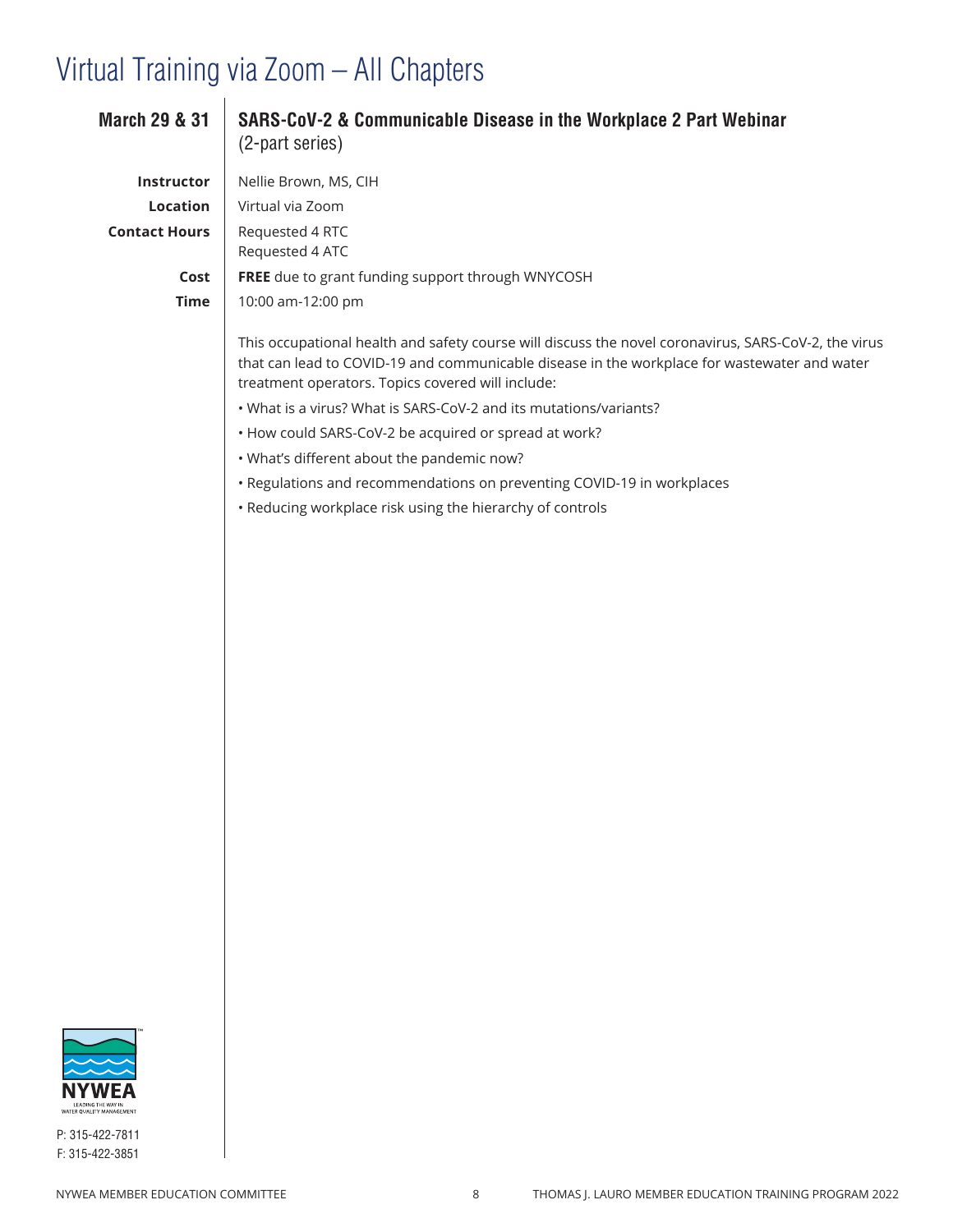| April 5-7               | <b>Anaerobic Digestion Operations and Biogas Safety Training Series</b><br>(4-part series) |
|-------------------------|--------------------------------------------------------------------------------------------|
| <b>Instructors</b>      | Mark Greene, PhD, Consultant                                                               |
|                         | Sara Martin, PE, Critical Path Engineering Solutions, PLLC                                 |
|                         | Amy Hait, PE, Barton & Loguidice                                                           |
|                         | George Bevington, Class 4A, Barton & Loguidice                                             |
|                         | Frank DeOrio, Class 4A, Ramboll                                                            |
| <b>Location</b>         | Virtual via Zoom                                                                           |
| <b>Contact Hours</b>    | 1.50 RTC (per webinar)                                                                     |
|                         | 1.5 PDH (per webinar) (6 hours for the series)                                             |
| Cost                    | \$20/webinar or \$75 for full series                                                       |
| <b>Time</b>             |                                                                                            |
|                         | <b>Tuesday, April 5</b><br>9:00 am-10:30 am                                                |
|                         |                                                                                            |
|                         | Mark Greene, PhD                                                                           |
|                         | • Overview of Anaerobic Digestion                                                          |
|                         | • Codigestion Feedstock Preparation                                                        |
|                         | $\cdot$ Q&A                                                                                |
|                         | <b>Tuesday, April 5</b>                                                                    |
|                         | 12:00 pm-1:30 pm                                                                           |
|                         | Sara Martin                                                                                |
|                         | • Design Considerations                                                                    |
|                         | · Biogas Utilization & Safety                                                              |
|                         | $\cdot$ Q&A                                                                                |
|                         | <b>Thursday, April 7</b>                                                                   |
|                         | 9:00 am-10:30 am                                                                           |
|                         | Amy Hait and George Bevington                                                              |
|                         | • Digester Start-Up/Recovery                                                               |
|                         | • Rome Case Study                                                                          |
|                         | • Recuperative Thickening                                                                  |
|                         | $\cdot$ Q&A                                                                                |
|                         | <b>Thursday, April 7</b>                                                                   |
|                         | 1:00 pm-2:30 pm                                                                            |
|                         | Frank DeOrio                                                                               |
|                         | . Operational Overview of Digesters and the Importance of Nutrients and Process Control    |
| VATER OUALITY MANAGEMEN | · Groundbreaking Genetic Research on Anaerobic Microbes                                    |

P: 315-422-7811 F: 315-422-3851

• Q&A

NYWEA MEMBER EDUCATION COMMITTEE **1200 SHOWARD 1200 SHOWAS AND THOMAS** J. LAURO MEMBER EDUCATION TRAINING PROGRAM 2022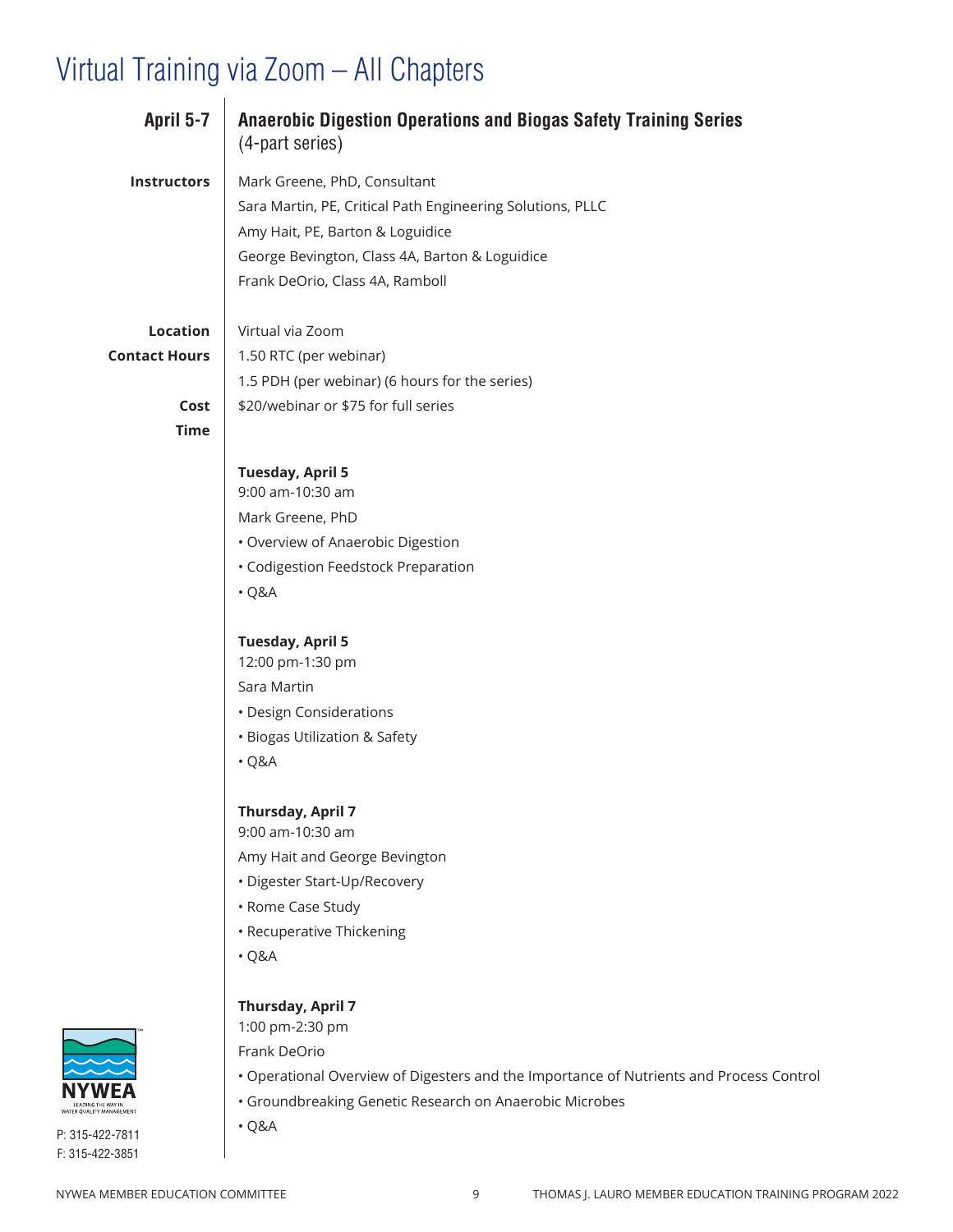| April 19, 20 & 21    | <b>Fundamentals of Occupational Chemical Exposure</b><br>(3-part series)                                                                                                                                                                                                                                         |
|----------------------|------------------------------------------------------------------------------------------------------------------------------------------------------------------------------------------------------------------------------------------------------------------------------------------------------------------|
| <b>Instructor</b>    | Nellie Brown, MS, CIH                                                                                                                                                                                                                                                                                            |
| <b>Location</b>      | Virtual via Zoom                                                                                                                                                                                                                                                                                                 |
| <b>Contact Hours</b> | 2.0 RTC (per webinar)                                                                                                                                                                                                                                                                                            |
|                      | 2.0 ATC (per webinar) (6 hours for the series)                                                                                                                                                                                                                                                                   |
| Cost                 | <b>FREE</b> due to grant funding support through WNYCOSH                                                                                                                                                                                                                                                         |
| <b>Time</b>          | $9:30$ am-11:30 am                                                                                                                                                                                                                                                                                               |
|                      | The course will address the physical and health hazards of chemicals used in water and wastewater<br>treatment, acute and chronic exposure, using Safety Data Sheets (SDS) to find safer alternatives,<br>and the hierarchy of controls: ventilation, PPE, and work practices. The presentation will end with an |

exercise in which participants will use sample SDSs and finding/interpreting information.

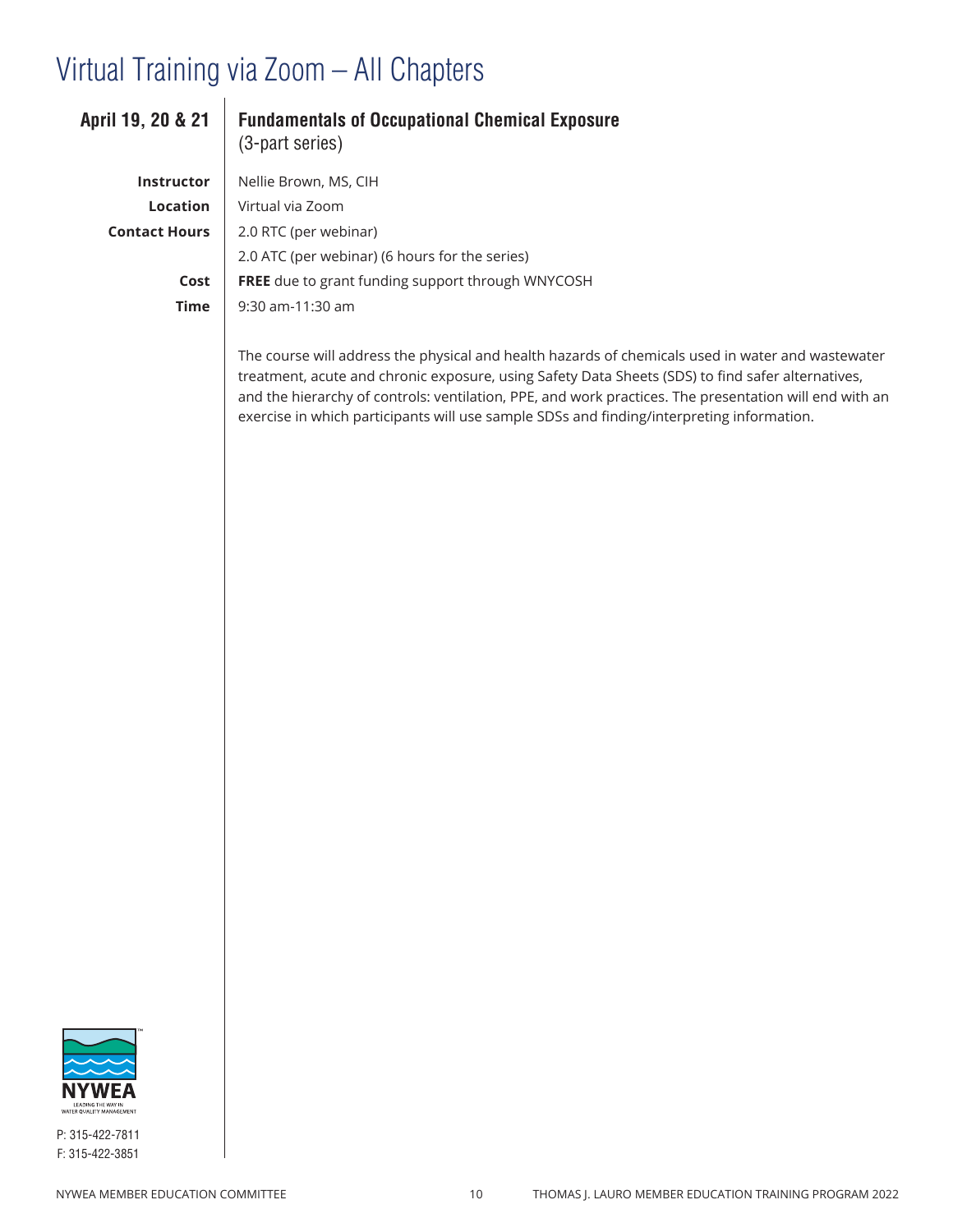| <b>April 28</b>      | <b>Fats, Oils &amp; Grease Control in Pumping Stations</b>  |
|----------------------|-------------------------------------------------------------|
| <b>Instructors</b>   | Cliff Tormaschy and Courtney Pankowski, Ixom Watercare      |
| Location             | Virtual via Zoom                                            |
| <b>Contact Hours</b> | Requested 1.0 RTC                                           |
|                      | Requested 1.0 PDH                                           |
| Cost                 | \$20                                                        |
| <b>Time</b>          | 1:00 pm-2:00 pm                                             |
|                      |                                                             |
|                      | 美しょう しょうしょう しょうようしょう こうせいじょう まんこうしょ しょうしょう しょうしょう しょうしょうしょう |

This presentation will review the unique advantages by employing air powered mixers in lift stations. The benefits include the reduction of grease buildup, avoiding wipes from settling that allows them to pass through the pumps separately and reducing H2S. Lift stations can easily be retrofitted within hours with an air-powered mixer that could save hundreds of future man hours managing the waste water distribution system.

Comparative data and/or conceptual analyses will be presented from a number of different treatment facilities throughout New York State.

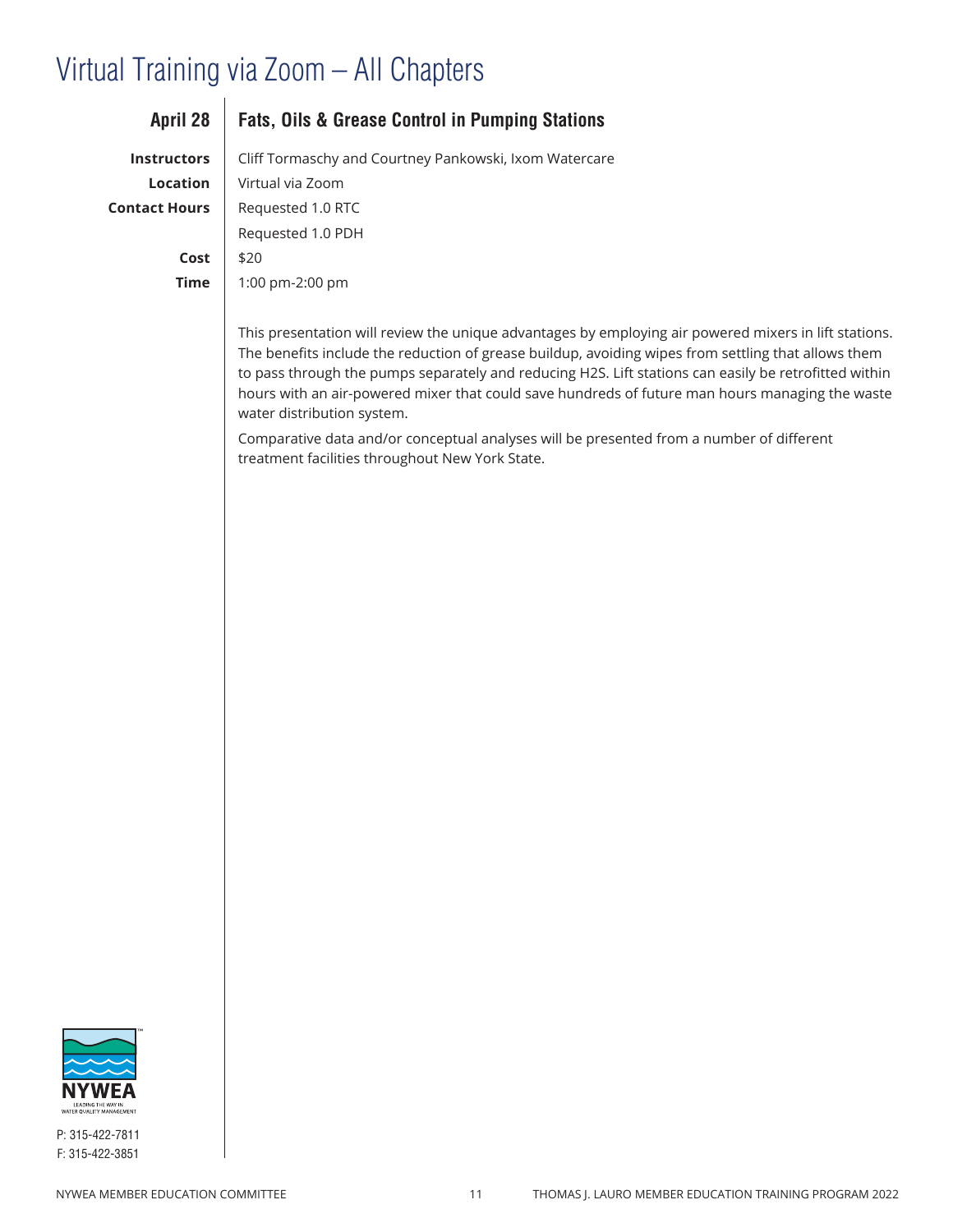| May 3 & 5            | <b>Confined Space Awareness</b>                                                                                                 |
|----------------------|---------------------------------------------------------------------------------------------------------------------------------|
|                      | (2-part series)                                                                                                                 |
| Instructor           | Nellie Brown, MS, CIH                                                                                                           |
| Location             | Virtual via Zoom                                                                                                                |
| <b>Contact Hours</b> | Requested 2 RTC (per webinar)                                                                                                   |
|                      | Requested 2 ATC (per webinar) (4 hours total for series)                                                                        |
| Cost                 | FREE due to grant funding support through WNYCOSH                                                                               |
| <b>Time</b>          | 10:00 am-12:00 pm                                                                                                               |
|                      | This program is part of a NYS DOL HAB grant to the Western New York Council on Occupational Safety and<br>Health (WNYCOSH).     |
|                      | This virtual course is an excellent overview to the hazards of confined spaces for wastewater and<br>water treatment operators: |
|                      | • Overview of the problem: what is a confined space? How serious is the issue?                                                  |
|                      | • Requirements of the standard; permit-required v. nonpermit-required spaces                                                    |
|                      | • Types of confined space hazards                                                                                               |
|                      | • Protection and prevention by permit entry procedures                                                                          |
|                      | <b>· Exercises and case histories</b>                                                                                           |
|                      |                                                                                                                                 |
|                      |                                                                                                                                 |
|                      |                                                                                                                                 |
|                      |                                                                                                                                 |
|                      |                                                                                                                                 |
|                      |                                                                                                                                 |
|                      |                                                                                                                                 |
|                      |                                                                                                                                 |
|                      |                                                                                                                                 |
|                      |                                                                                                                                 |
|                      |                                                                                                                                 |
|                      |                                                                                                                                 |
|                      |                                                                                                                                 |
|                      |                                                                                                                                 |
|                      |                                                                                                                                 |
|                      |                                                                                                                                 |
|                      |                                                                                                                                 |
|                      |                                                                                                                                 |

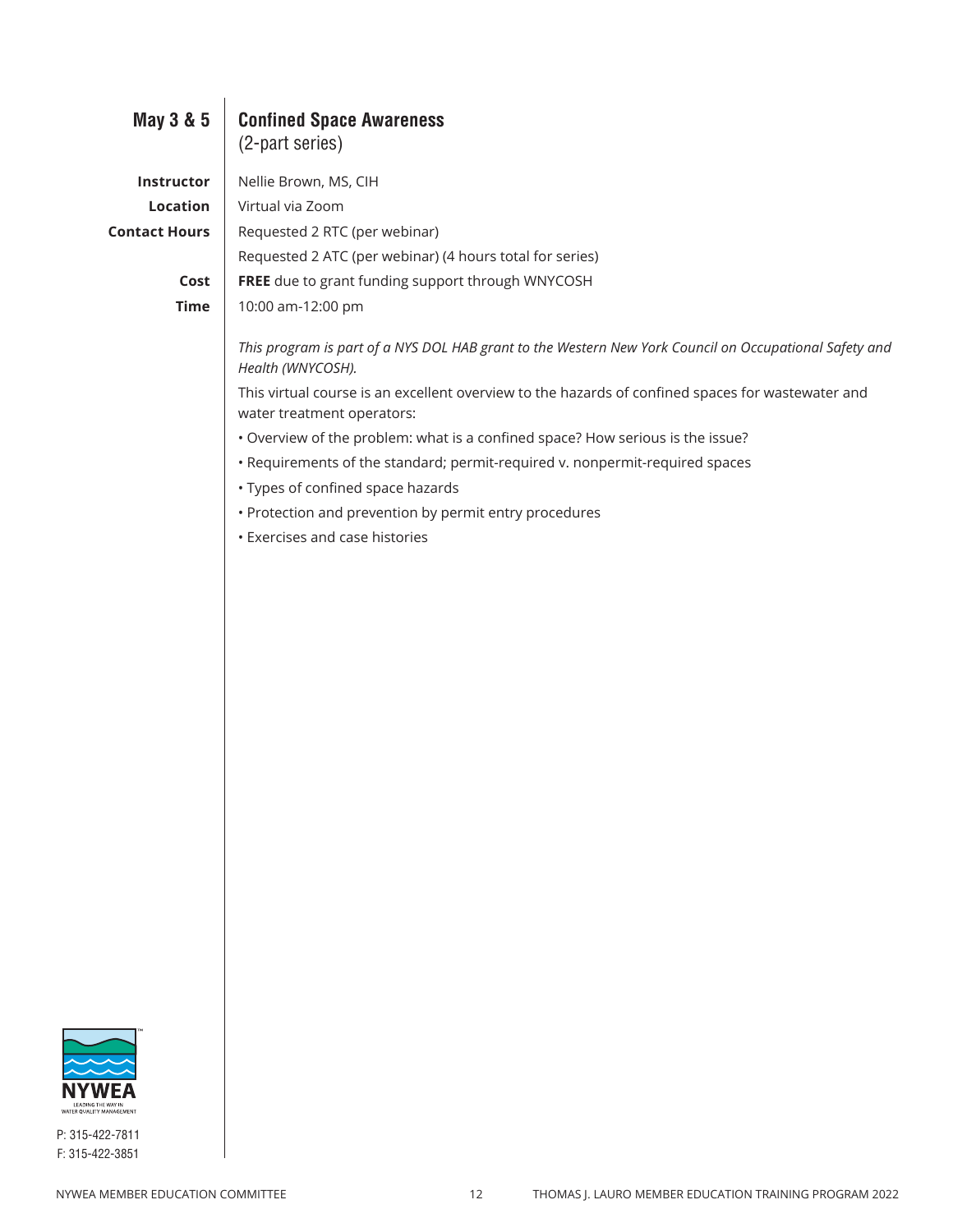| Instructor           |  |
|----------------------|--|
| Location             |  |
| <b>Contact Hours</b> |  |
| Cost                 |  |
| Time                 |  |
|                      |  |

### **May 12 NYSDEC CORMIX and Discharge Permitting**

Lorraine Gregory, PE, NYSDEC **Location** Virtual via Zoom **Contact Hours** Requested 1.5 RTC and 1.5 PDH **Cost** \$20 **Time** 1:00 pm-2:30 pm

The NYSDEC uses the EPA-supported hydrodynamic mixing zone model known as CORMIX to determine dilutions used for permit limit development under certain specified permitting actions. The course will review:

- The DEC's mixing zone guidance as spelled out in TOGS 1.3.1.
- When the DEC would use CORMIX to determine the acute dilution for various permitting actions.
- What data input is necessary for the DEC to run CORMIX.
- Present an example of a CORMIX run and the data outputs.

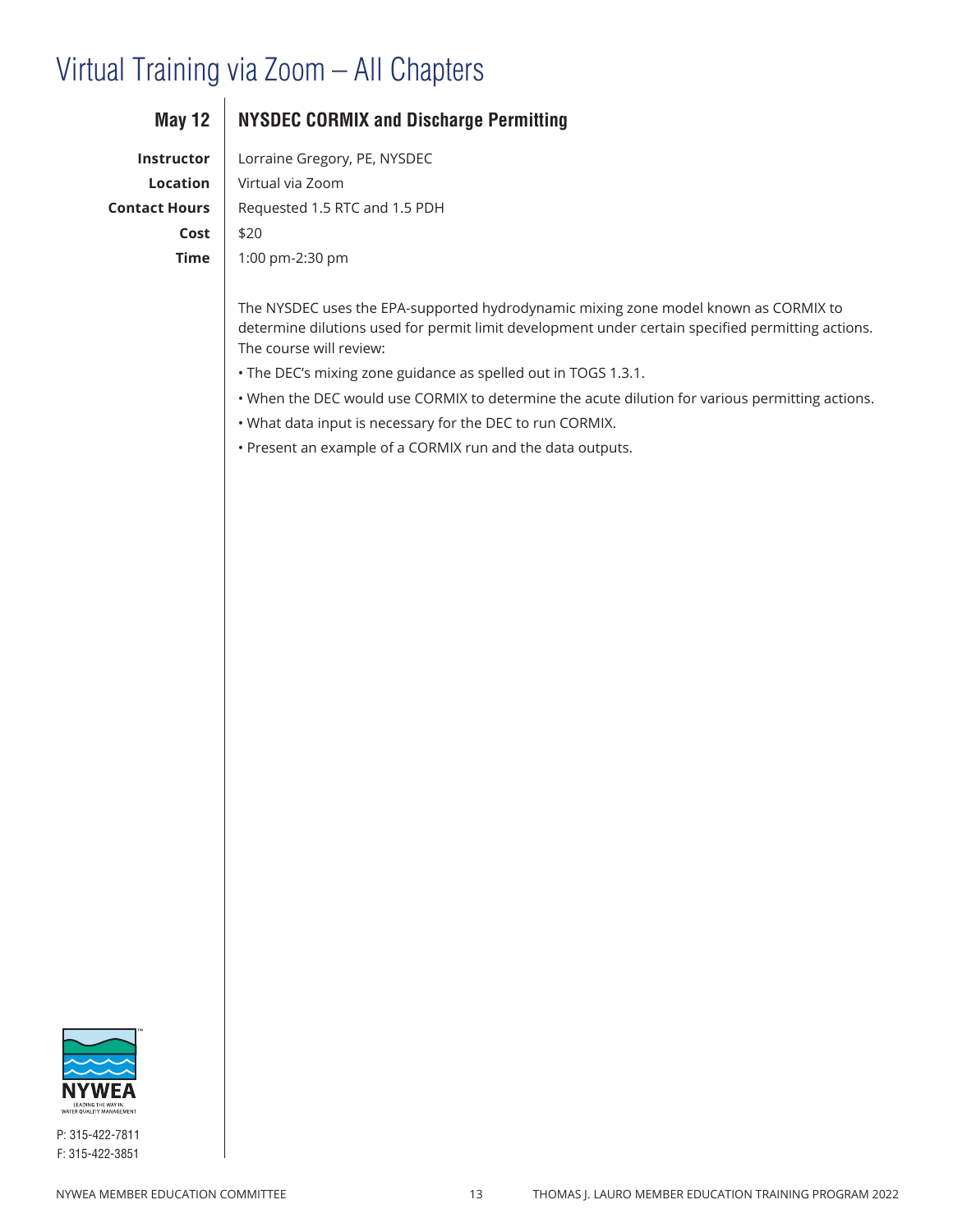| June 21              | An Introduction to UV Disinfection Technology and<br><b>Advanced Oxidation Applications for Water Treatment</b> |
|----------------------|-----------------------------------------------------------------------------------------------------------------|
| <b>Instructors</b>   | Ralph Franco and Victoria Bates, Xylem/Wedeco                                                                   |
| Location             | Virtual via Zoom                                                                                                |
| <b>Contact Hours</b> | Requested 1.0 RTC                                                                                               |
| Cost                 | \$20                                                                                                            |
| Time                 | 10:00 am-12:00 pm                                                                                               |

This presentation focuses on ultraviolet disinfection technology in water treatment applications. The course will provide an overview of the science behind ultraviolet radiation and a comparison of UV to other common disinfection methods. The course will also cover the different types of UV systems, parameters of UV system design, and a brief overview of validation approaches. As a second part of the presentation, the course will cover advanced oxidation applications with ultraviolet light and will explore applications where this is a beneficial treatment solution. There will be an opportunity for Q&A at the end.

#### **Outline of Presentation:**

- 1. Basics of UV Disinfection
- 2. Comparison of UV to other disinfection methods
- 3. Design Criteria
- 4. Validation Approaches for UV
- 5. Closed Vessels
- 6. Open Channel Horizontal
- 7. Open Channel Vertically Inclined
- 8. UV AOP Basics
- 9. UV AOP Design Criteria
- 10. Examples of AOP Applications

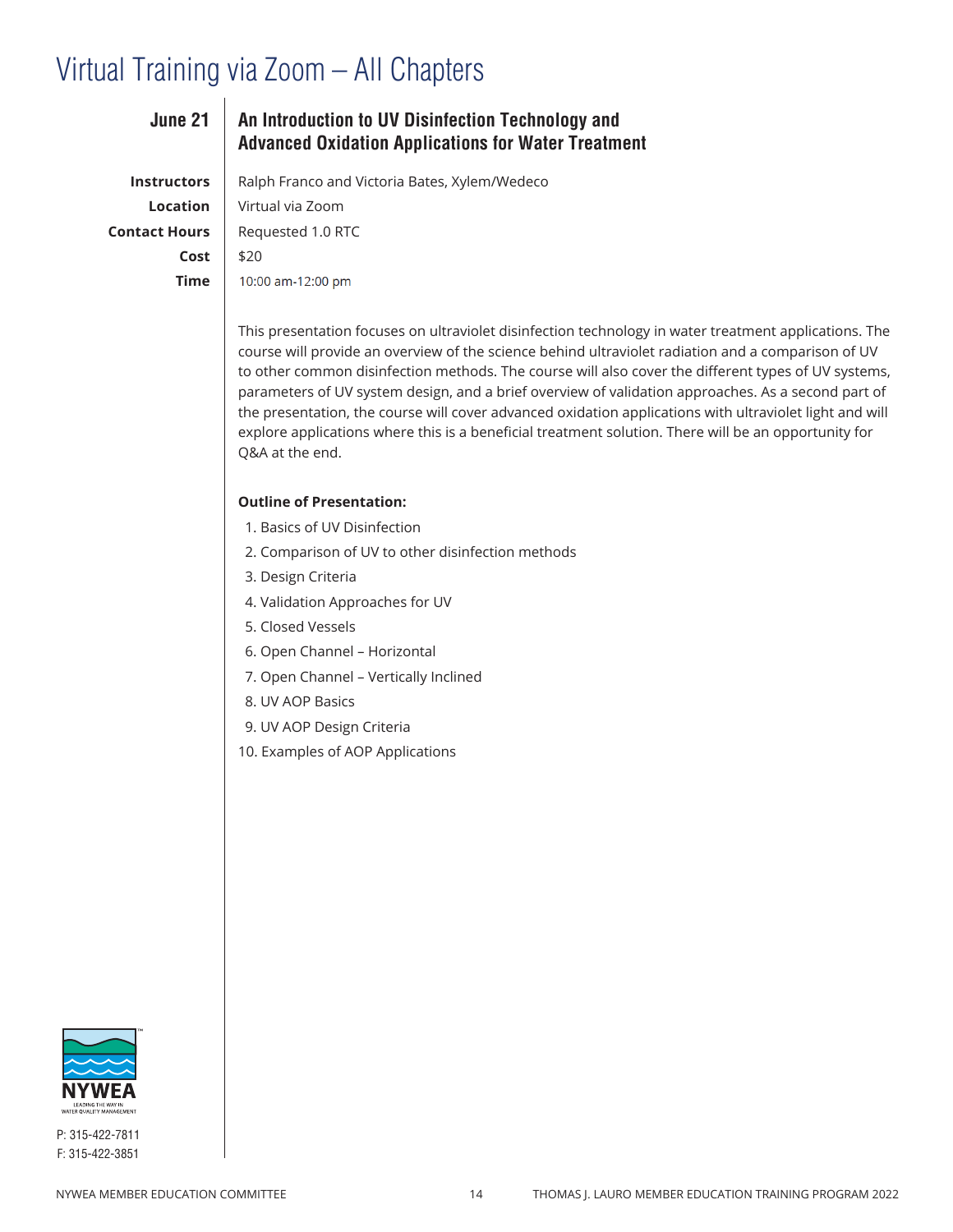| June 23              | The Effect of Screen Design on Capture Rate and Plant Maintenance                                                                                                                                                                                                                                                                                                                                                |
|----------------------|------------------------------------------------------------------------------------------------------------------------------------------------------------------------------------------------------------------------------------------------------------------------------------------------------------------------------------------------------------------------------------------------------------------|
| Instructor           | Brian Serio, SAVÈCO (formerly known as Enviro-Care)                                                                                                                                                                                                                                                                                                                                                              |
| Location             | Virtual via Zoom                                                                                                                                                                                                                                                                                                                                                                                                 |
| <b>Contact Hours</b> | Requested 1.0 RTC                                                                                                                                                                                                                                                                                                                                                                                                |
|                      | Requested 1.0 PDF                                                                                                                                                                                                                                                                                                                                                                                                |
| Cost                 | \$20                                                                                                                                                                                                                                                                                                                                                                                                             |
| <b>Time</b>          | 10:00 am-11:00 am                                                                                                                                                                                                                                                                                                                                                                                                |
|                      | Wastewater treatment plants have become sophisticated in collecting data on the costs associated<br>with maintenance, repair, replacement and efficient operation. Operations personnel are generally<br>the first to identify persistent maintenance and repair expenses and trace them back to the source.<br>That source for many renetitive maintenance and renair expenses can be found at the headworks of |

That source for many repetitive maintenance and repair expenses can be found at the headworks of the plant. This presentation will help you understand the various designs for headworks screens and how those designs impact trash capture; the financial impact that solids entering the downstream processes has on plant operations; how screen opening affects capture; and the difference between a high-performance fine screen and other fine screens, as well as how high performance is verified. This information is important for plant personnel, who are on the front line of plant operations and should be knowledgeable in the design and capabilities of various types of screening equipment. More and more plant operations personnel are part of the decision-making process when new headworks screens are being purchased. Basing that decision on a clear understanding of the capabilities of each type of screen will lead to better, more cost-effective screen selection.

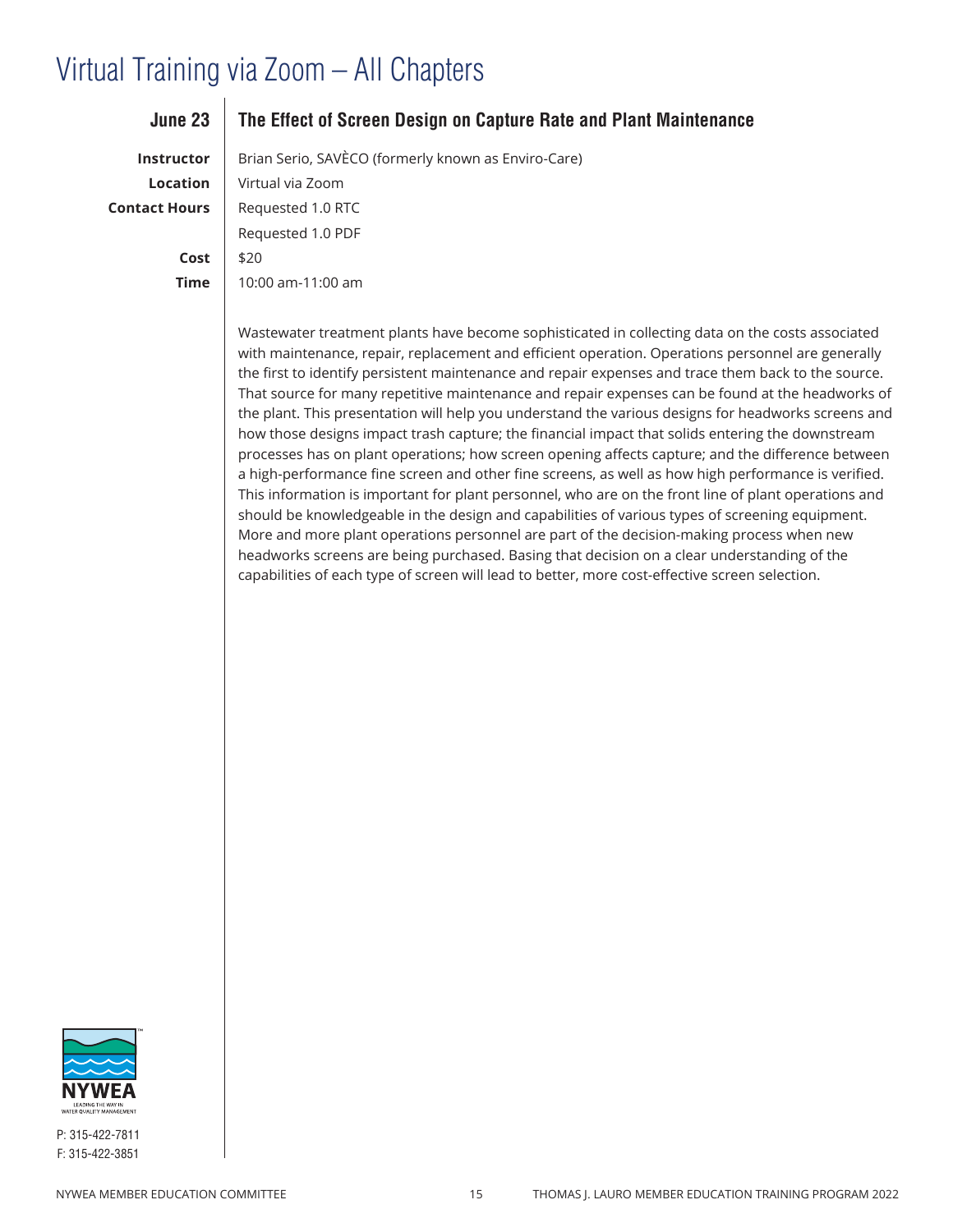# **June 28 & 30 Occupational Stress** (2-part series) **Contact Hours** | Requested 2 RTC

### **Instructor** Nellie Brown, MS, CIH **Location** Virtual via Zoom Requested 2 ATC **Cost FREE** due to grant funding support through WNYCOSH **Time** 9:30 am-11:30 am

### **Part 1**

- Exercise: job demands v. job control
- What is stress? Stress is "remembered"
- Exercise: memory and emotion
- Stress: acute v. chronic
- Exercise: how do you feed your stress?
- What the organization can do to reduce stress
- What we can do for ourselves to reduce the effects of stress
- Exercise: How do you cope with the stress in your life?
- Humor find ways to laugh more (real or faked, it works)
- Exercise: What makes you laugh out loud?
- Exercise any is valuable; make time for at least the minimum amounts that can make   difference
- Sleep determine your real sleep need and get enough
- Exercise: How many hours a night do you sleep?
- Recreational activities, hobbies, outside interests, lifelong learning do things that make you lose  track of time
- Exercise: What "flow" activities do you do?
- Social support/family environment (including pets)
- What if your personal strategies are not enough?

### **Part 2**

- Time management, time confetti
- Positive psychology: exploring some ideas about what makes human life most worth living,  most fulfilling, most enjoyable, and most productive -- lifelong learning, active involvement, and  a hopeful outlook – and building strengths and resiliency that can serve us well when we face  adversity.
- Taking care of ourselves nutrition
- Exercise: your survivor traits
- Exploring and building resilience
- Critical incident stress
- Exercise: signs of emotional impact

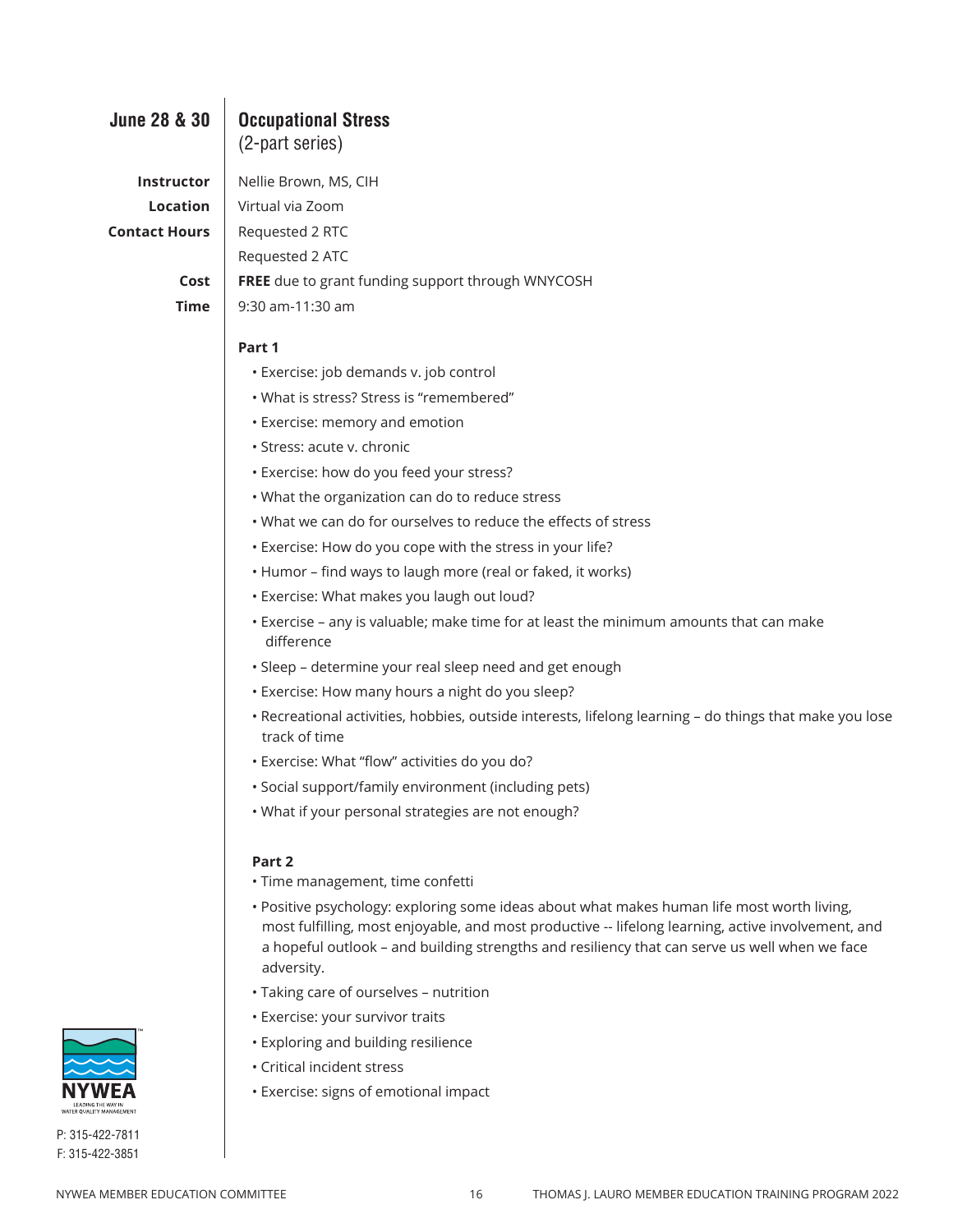**Instructor** Robert E. Wither, PE **Location** Virtual via Zoom

**Contact Hours** Requested 1.5 RTC (per webinar)

**Time** 12:30 pm-2:30 pm

**Cost** \$20,000 for both \$35 for both \$35 for both

| <b>July 26 &amp; 28</b> | <b>Biohazards of Water/Wasterwater Work</b> |
|-------------------------|---------------------------------------------|
|                         | $(2$ -part series)                          |

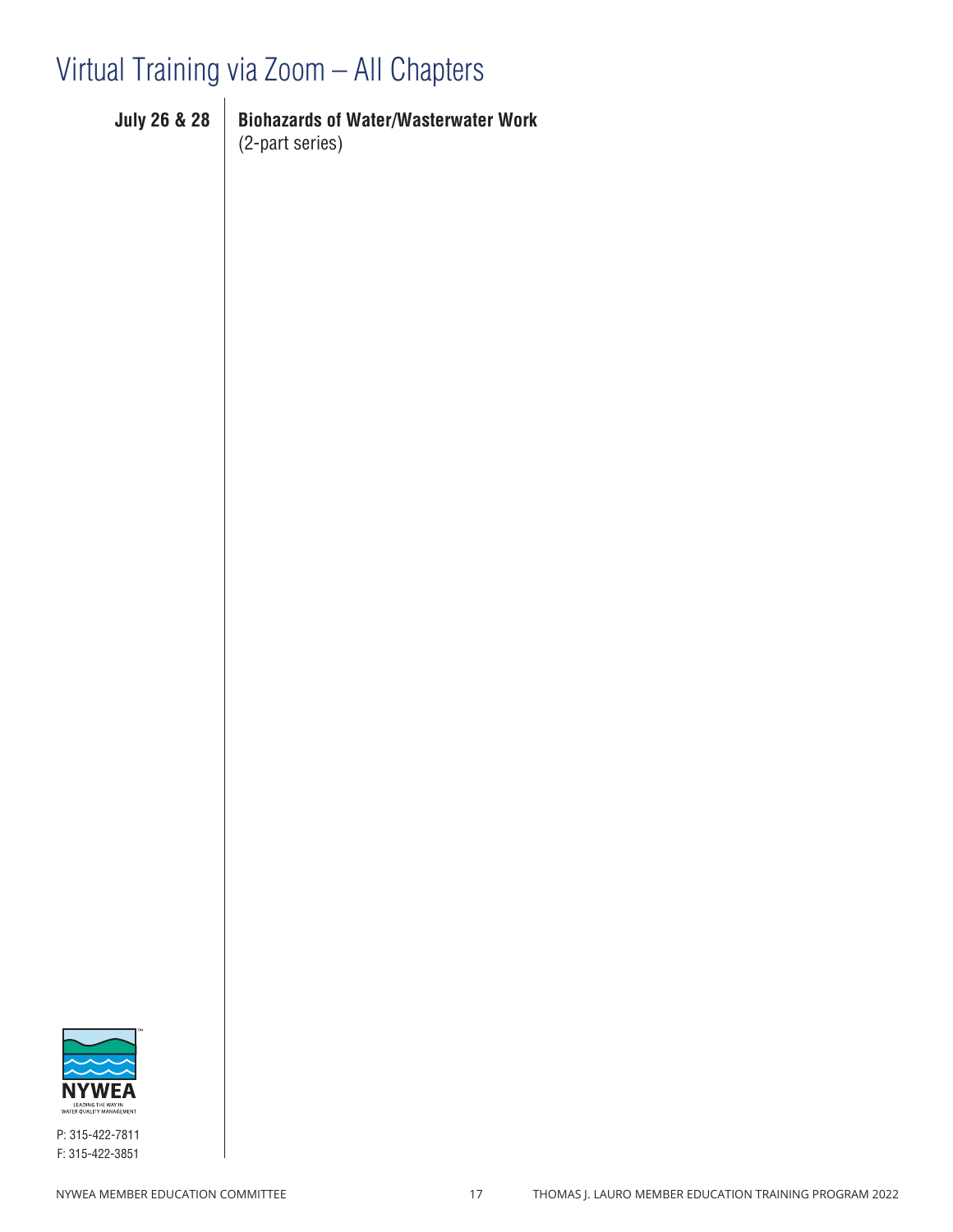# Faculty and Course Titles

### **Personal Protective Equipment and Respiratory Protection for Wastewater/Water Operators SARS-CoV-2 & Communicable Disease in the Workplace Fundamentals of Occupational Chemical Exposure Occupational Stress – Parts 1 and 2**

**Nellie Brown, MS, CIH**

Nellie J. Brown is the Director of Workplace Health and Safety Programs for the Worker Institute at Cornell University's School of Industrial and Labor Relations. She is a certified industrial hygienist, biologist and chemist. She earned her Master's degree in a multidisciplinary program in natural sciences and applied science from the SUNY College at Buffalo. She has experience as a licensed wastewater treatment plant operator and has been trained as a lead inspector, an HIV/AIDs test counselor and in mold investigations and site assessments.

### **Optimizing Activated Sludge for Improved Settling and BNR Daniel Dair, World Water Works, Inc.**

Daniel Dair works for World Water Work, Inc. as the Vice President of Innovation. Daniel is responsible for the development and commercialization of new products and technologies. The technologies range from aeration control to complete biological treatment processes. He has work in the field of wastewater for 13 years and has degrees in both Biology and Chemical Engineering.

### **Low Pressure Sewer Workshop Henry Albro**

Henry Albro is a Senior Sales and Application Engineer for F.R. Mahony & Associates, Inc. in Rockland, MA. He is also the inventor and founder of Bal-Last Interlocking Ballast Systems, Inc. He has an Associate Degree in Civil Engineering from Vermont Technical College, holds a Grade 7C MA Wastewater Operator license and NEWEA Grade 4 Collection System license. He has over 42 years of experience in municipal operation and construction of wastewater facilities. The last 21 years have been deeply focused on design, sales, construction, training and service of pressure sewer systems.

### **Sustainable Biosolids Management (Class B Equivalent, Class A Sludge Drying and Pyrolysis) Rick Treleven and Michael Norris, BCR; Andrew Friedenthal, CharTech Solutions**

Rick Treleven is the Regional Manager for BCR Environmental Corporation and is responsible for the development and implementation of the company's technologies and services. Mr. Treleven evaluates and implements biosolids solutions with emerging technologies for the most economical and environmental treatment. With over 35 years in Wastewater Treatment, Rick has designed Biosolids treatment solutions using conventional Anaerobic, and Aerobic Digestion for solids stabilization and now supports technologies that promote carbon and nutrient capture for better soil amendments and significantly reduced greenhouse gas production. Rick is also on the committee for the State of Wisconsin Bio-Solids Symposium, responsible for advancing the development of more effective bio-solids treatment options and furthering education of regulatory compliance for proper treatment and disposal.

Michael Norris has over nine years of experience in the wastewater industry holding multiple positions within BCR including Engineering Manager, R&D Manager, Director of Technology, and most recently, Product Manager (Advanced Oxidation). Michael has optimized new and existing products and process controls, managed BCR's IP portfolio, and developed new technologies. He is coauthor of two patents and was responsible for optimizing a chlorine dioxide generation process to reduce chemical use in wastewater treatment by 25%. Under his guidance, BCR was the first company to earn two U.S. Environmental Protection Agency national equivalencies (Process to Significantly Reduce Pathogens and Process to Further Reduce Pathogens).

Andrew Friedenthal is Business Development Manager for CharTech Solutions. He has an arts degree from McGill university, and is proficient at Mandarin with his HSK-5 certification. He has international experience conducting business in China, the US and Canada, while working across different sectors including technology, plastics, and organics to achieve leading-edge and sustainable projects for multinational organizations. Andrew is incredibly passionate about driving sustainable growth – helping clients/sites eliminate pollution by developing innovative solutions that deliver long-term value.

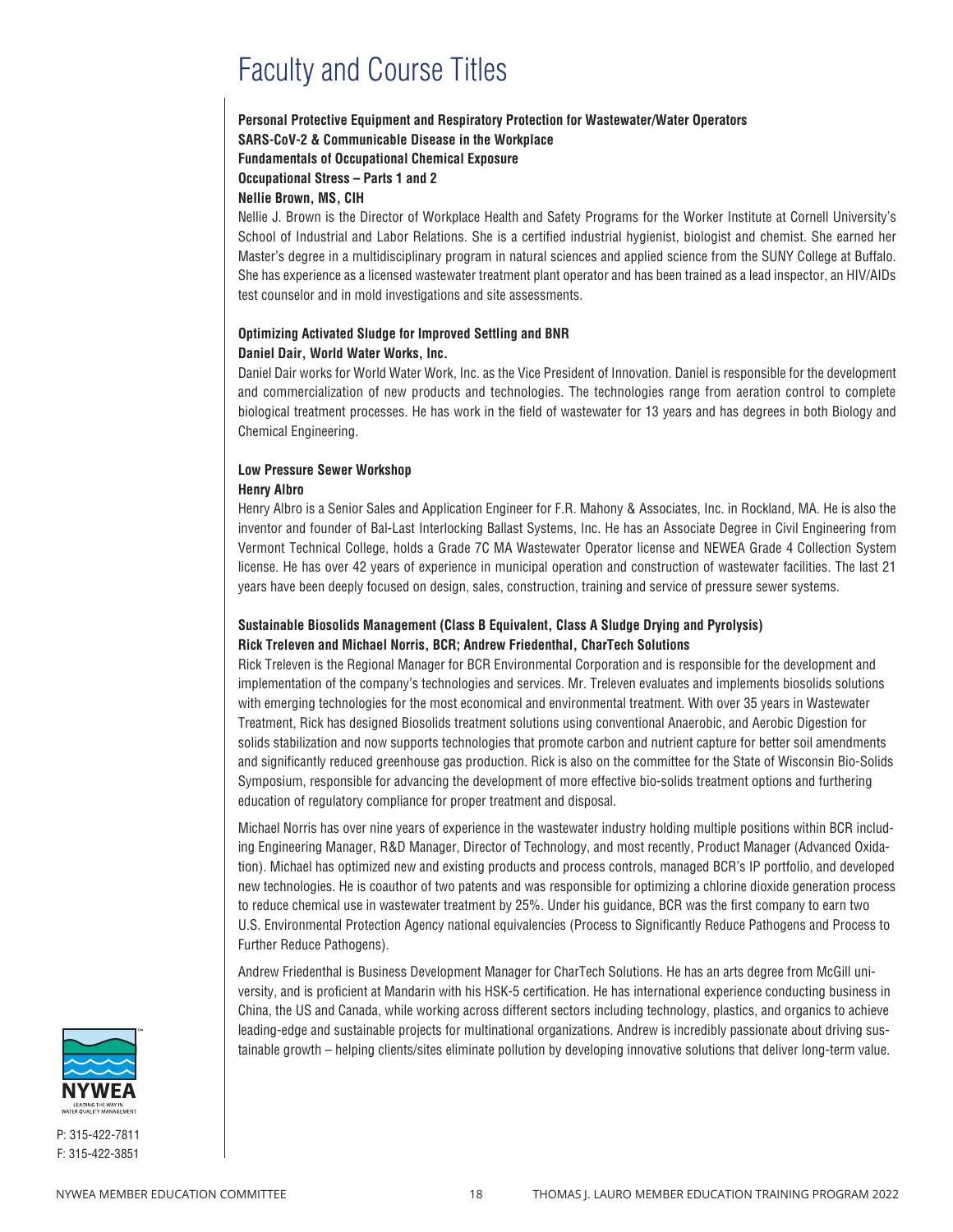#### **Anaerobic Digestion Operations and Biogas Safety Training**

### **Sara Martin, PE, Critical Path Engineering Solutions, PLLC; Amy Hait, PE, and George Bevington, Class 4A, Barton & Loguidice; Frank DeOrio, Class 4A, Ramboll; Mark Greene, PhD, Consultant**

Sara is a licensed professional engineer with over 20 years of experience in project development, management and design of various municipal and industrial water, wastewater and utilities projects. Sara attended Clarkson University where she obtained a B.S. degree in Civil/Environmental Engineering. Sara is the owner of Critical Path Engineering Solutions, PLLC a Woman-Owned Business Enterprise specializing in water, wastewater, and general infrastructure projects.

George has over 40 years of experience in the environmental field and possesses a NYS Grade 4A Wastewater Operator license. He has a Bachelor of Science in Civil Engineering from Rochester Institute of Technology in Rochester, NY. Mr. Bevington is employed by Barton and Loguidice serving as a Senior Project Manager in their wastewater division, providing wastewater consulting services to various facilities, specializing in anaerobic digestion of high strength waste and CHP.

Frank is a Senior Technical Director with US Water. He has over 40 years of experience in municipal and industrial wastewater treatment including biological and physical-chemical processes, biosolids management, effluent disinfection and anaerobic digestion. He maintains a Professional Wastewater Operator Certification by the Association of Boards of Certification as well as wastewater operator certifications in the states of GA, NY, NJ, PA and MA.

Mark is a Subject Matter Consultant. He has over 40 years of experience in the areas of municipal and industrial wastewater treatment, anaerobic digestion for biosolids and high-strength industrial wastewater, as well as environmental process research and development. He has performed original research, project management, technical guidance, feasibility evaluations, treatability studies, field demonstrations, full-scale start-ups, computer modeling.

Amy is a Water Resources Engineer with Barton and Loguidice and a NYS licensed Professional Engineer. She has a Bachelor of Science in Environmental Engineering from Clarkson University. Amy's experience includes municipal and industrial wastewater treatment process design, anaerobic digestion design, and process modeling.

### **Fats, Oils & Grease Control in Pumping Stations**

### **Cliff Tormaschy and Courtney Pankowski, Ixom Watercare**

Cliff Tormaschy is the Market Strategy Manager and senior applications engineer of Ixom Watercare, formally Medora/ SolarBee. He has focused on the development of new applied science technology for water treatment for over 13 years. He has been responsible for projects that include municipal water supply reservoirs, potable water reservoirs, storm water ponds, and municipal and industrial wastewater treatment systems. Cliff has presented seminars and technical training to numerous state agencies and organizations across the country.

Courtney Pankowski is the Market Manager of the Medora/SolarBee product line for Ixom Watercare. Courtney has been in the pumping industry since 2012, and has used that experience to help develop new water treatment technology. She has been focused on municipal water supply reservoirs, potable water reservoirs, and wastewater treatment systems.

### **NYSDEC CORMIX and Discharge Permitting Lorraine Gregory, PE, NYSDEC**

Lorraine Gregory, PE, has over 30 years of experience working in the Environmental field beginning in consulting, working in heavy manufacturing and then working in State service from both the regulated community's side to the regulators' side. She is currently a Section Chief in the DEC Division of Water, Bureau of Water Permits responsible for SPDES permits for DEC Regions 1, 2, and 3. She received a Masters of Engineering in Environmental Engineering from Rensselaer Polytechnic Institute and a Bachelor's of Science in Chemistry from SUNY Binghamton. Lorraine has her Professional Engineers license in Environmental Engineering.

### **An Introduction to UV Disinfection Technology and Advanced Oxidation Applications for Water Treatment Ralph Franco and Victoria Bates, Xylem/Wedeco**

Ralph Franco has been in the water and wastewater industry for over 30 years. He has worked in many different treatment technologies including ion exchange, membrane separations, and media filtration including granular activated carbon. Ralph has over 15 years of ultraviolet disinfection, and advanced oxidation including ozone and UV/AOP. His years of experience coupled with his Bachelor of Science Degree in Chemical Engineering from Pennsylvania State University, provides a solid technical foundation to drive effective solutions for water and wastewater treatment plants. Ralph is based in the Pittsburgh, PA, area and is currently Applications Engineering Manager for Xylem's North America Treatment Brands.